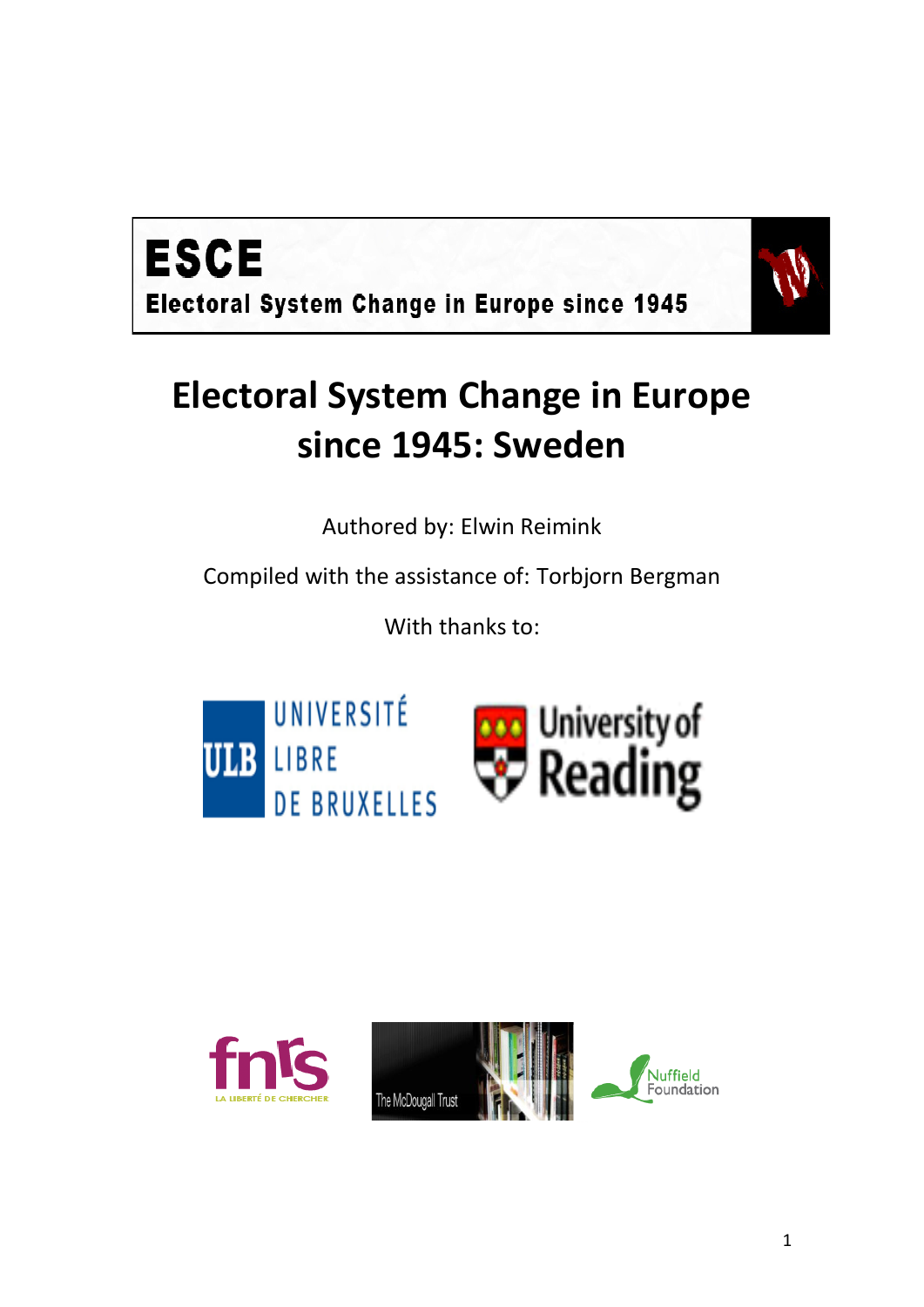

# **Section 1: Overview of Swedish Electoral System Changes since 1945**

Sweden has been a democracy since the beginning of the twentieth century, and, unlike most other European countries, has not witnessed any spell of dictatorship or occupation since then. Since the aim of the project is to describe and map post-war electoral reforms, this summary begins in 1945 where the electoral system was semi-open PR with an average district magnitude of just over 8 with no formal threshold. This system has remained largely unchanged since – the biggest change took place in 1969 – when Sweden adopted a unicameral structure – substantially increasing the number of seats at stake, and introducing an upper tier of allocation and a party threshold of 4%. In 1997 this system was further amended in order to give greater weight to preference votes in determining the allocation of seats to candidates.

# **Section 2: Relevant Electoral System changes in Sweden since 1945**

| Law                  | Amendment                  | Date of<br>enactment | Location | <b>Relevant for the</b><br>research |
|----------------------|----------------------------|----------------------|----------|-------------------------------------|
| Iname of the<br>law] | [Name of the<br>amendmentl | Day Month<br>Year    | location | Yes or No                           |
| Iname of the<br>law] | [Name of the<br>amendment] | Day Month<br>Year    | location | Yes or No                           |

#### **Table 1. Summary of Swedish Electoral Laws and Amendments since 1945**

# **Section 3: Details of previous electoral systems and electoral system changes.**

#### *3.1 The 1945 Electoral System*

Sweden had (and retains) a system of list proportional representation.

*Assembly size*. 230 seats. This could grow to a slightly higher number (for example, 233 seats in 1964) due to technicalities in seat allocation over districts.

*Districts and district magnitude*. Through Hare quota, seats are distributed to 28 electoral districts, which have an average magnitude of just over 8.

*Nature of votes that can be cast*. Voters seem to have complete freedom concerning the ballot they can file. However, voters are limited to a ballot that at least contains a party name and some candidate names which are registered by this party as candidates running for this party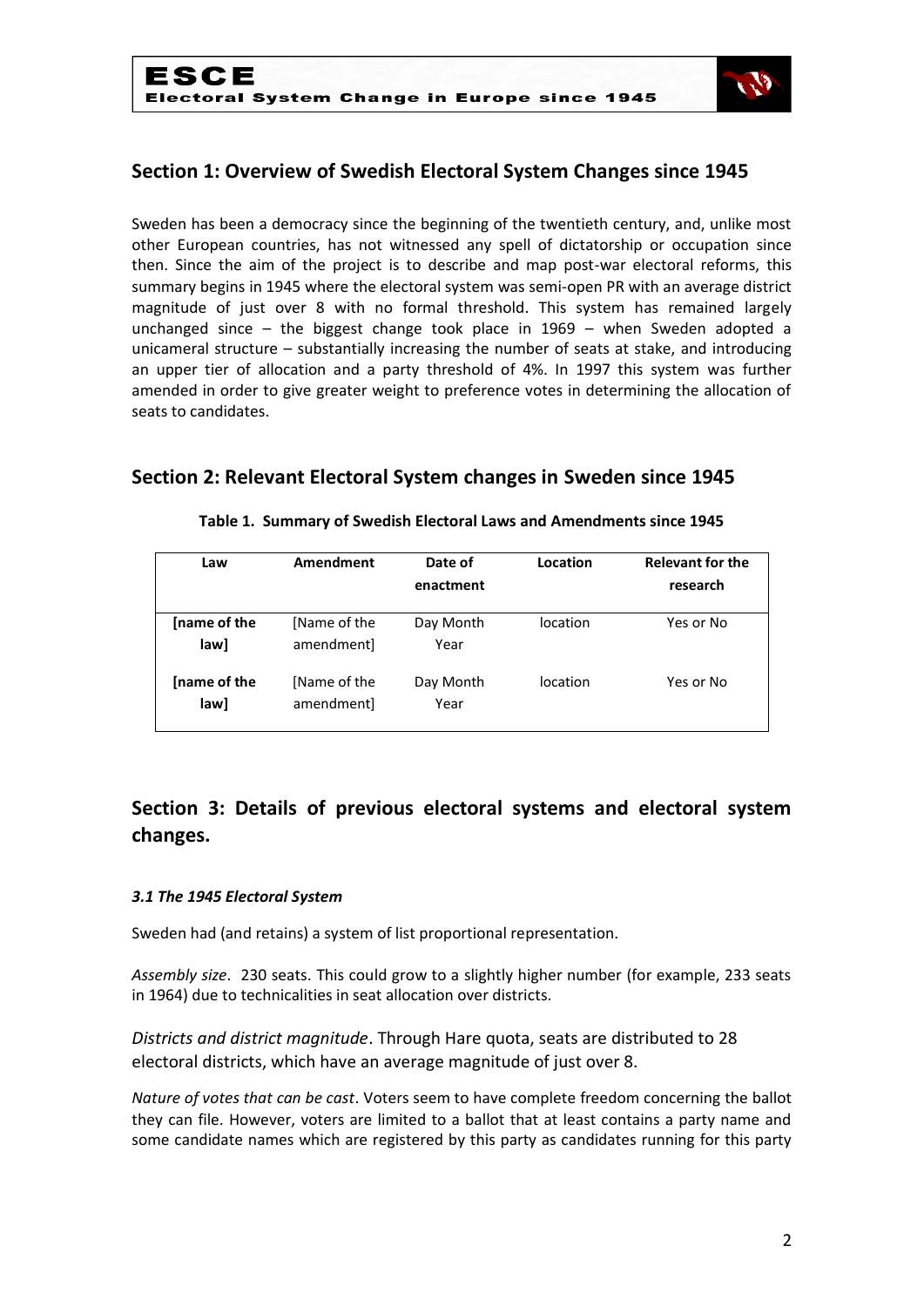

in this district. In practice, parties would often hand out pre-printed ballots at the entrance of the polling station.

*Party threshold*. No legal party threshold, outside of the 'natural' thresholds due to district magnitude.

*Allocation of seats to parties at the lower tier*. In every district, seats are allocated to parties according to the D'Hondt system of highest averages.

*Allocation of seats to parties at the upper tier*. Not applicable (until 1969, Sweden had only one tier)

*Allocation of seats to candidates*. Seats are allocated through a complex system, which seems to hold the middle ground between Borda Count and intra-party D'hondt. For each party, the ballots are examined. The candidate who appears on the top of the ballot on a plurality of the ballots is elected first. Any additional seats the party has received are distributed through the following procedure. Any ballots from which the top candidate has just been elected are redistributed to the next candidate on the ballot who has not already been chosen. However, after redistribution, the ballot is only worth  $(1/(1+n))$  votes, where n is the number of times the ballot has been redistributed). In practice, it seems that pre-printed party ballots all but determined the hierarchy of candidates within a party.

| <b>Electoral district</b>    |      |
|------------------------------|------|
|                              | 1948 |
| Stockholms Stad              | 24   |
| Stockholms län               | 12   |
| Uppsala län                  | 5    |
| Södermanlands län            | 7    |
| Ostergötlands län            | 11   |
| Jönköpings län               | 9    |
| Kronobergs län               | 5    |
| Kalmar län                   | 8    |
| Gotlands län                 | 3    |
| Blekinge län                 | 5    |
| Kristianstadts län           | 9    |
| Malmö städers valkrets       | 10   |
| Malmöhus län                 | 9    |
| Hallands län                 | 5    |
| Göteborgs län                | 11   |
| Göteborgs län Bohusomrade    | 7    |
| Alvsborg läns norra valkrets | 6    |
| Alvsborg läns södra valkrets | 5    |
| Skaraborgs län               | 8    |
| Värmsland län                | 9    |
| Orebrö län                   | 8    |

Table 2: Allocation of seats at district level in 1948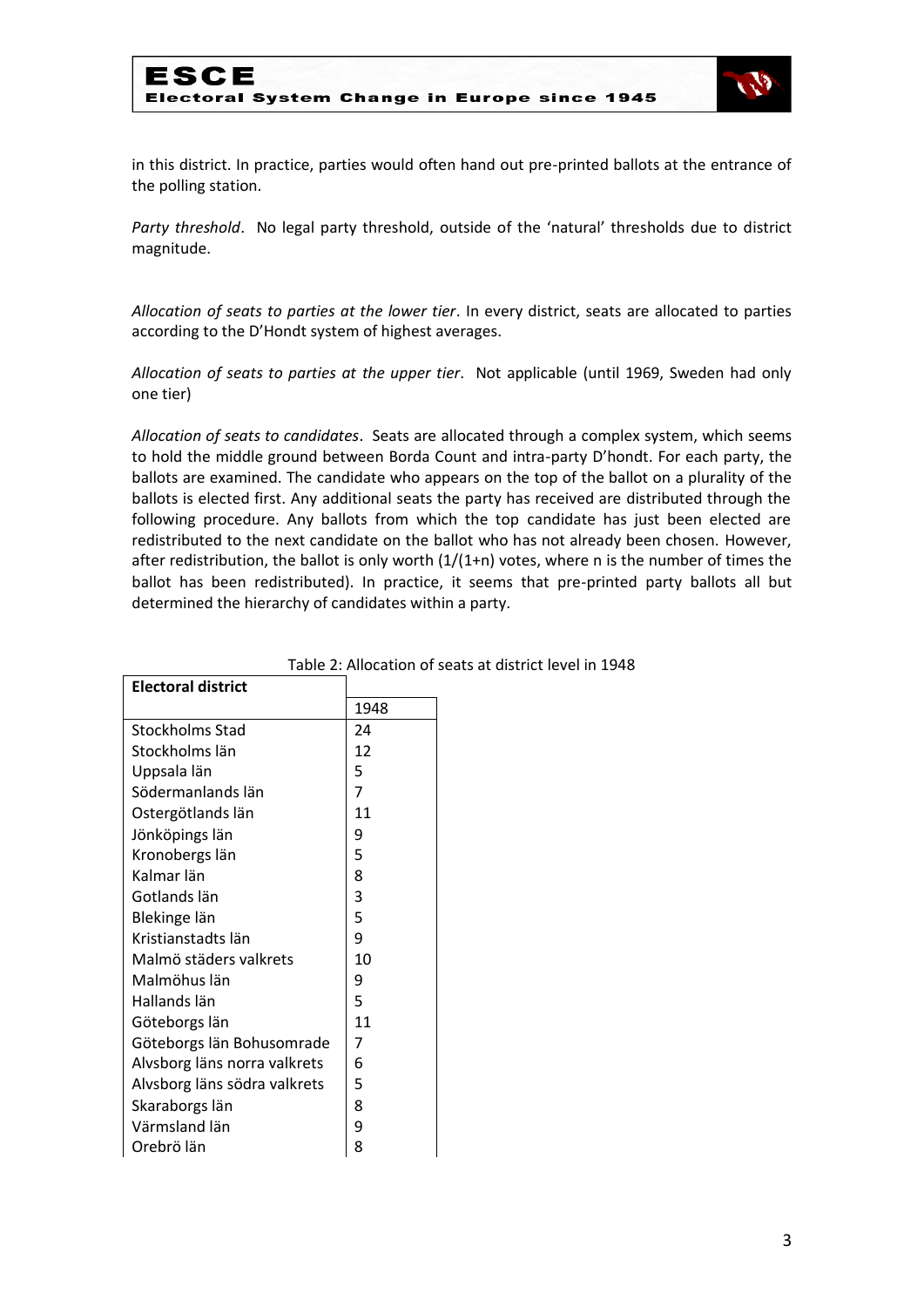



| Västmanlands län    |   |
|---------------------|---|
| Kopparbergs län     | q |
| Gävleborgs län      | 9 |
| Västernorrlands län | 9 |
| Jämtlands län       | 5 |
| Västerbottens län   | 8 |
| Norrbottens län     | ጸ |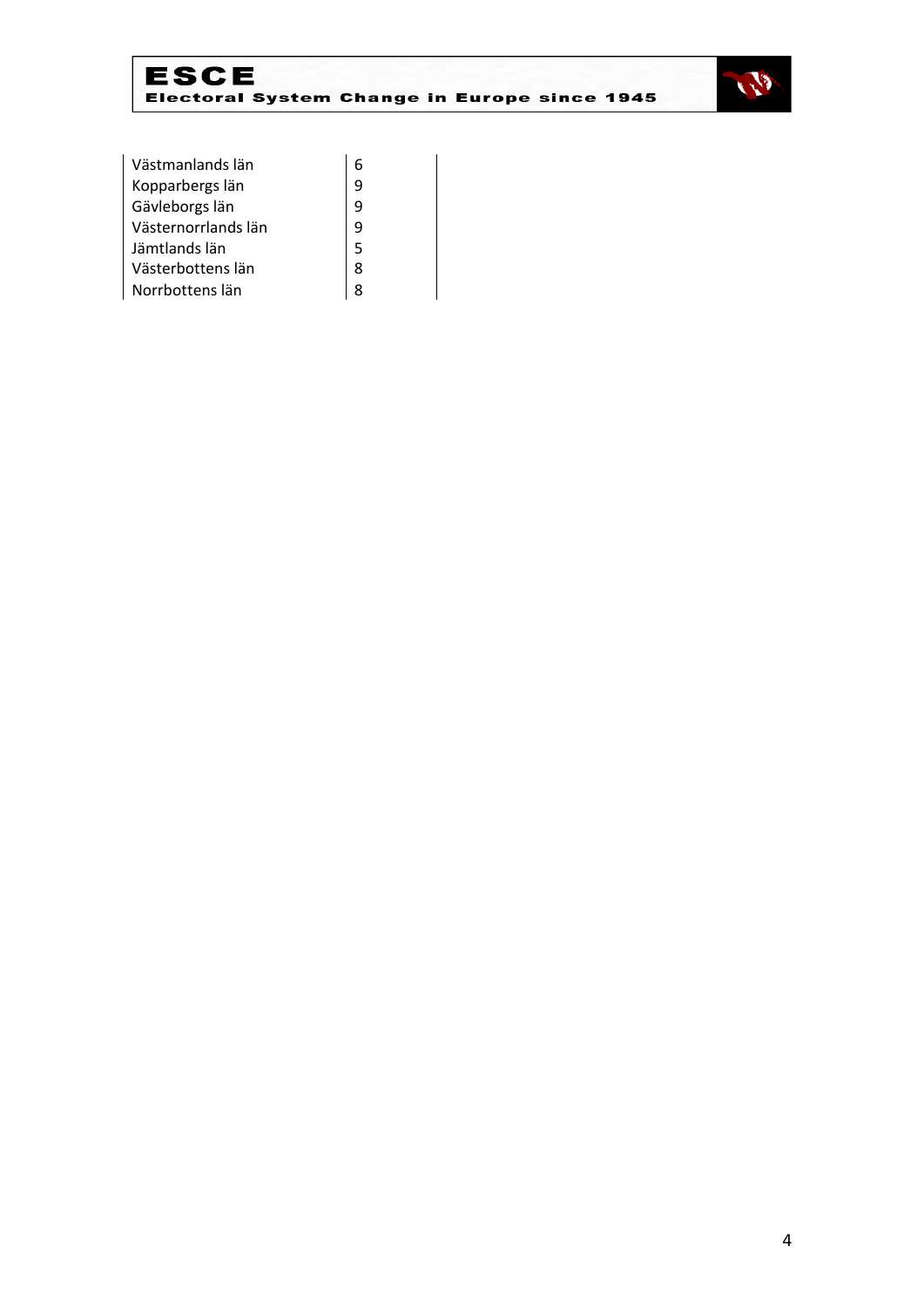

## *3.2 The 1952 Electoral Reform*

This reform witnessed the introduction of the modified Saint-Laguë instead of D'Hondt.

*Allocation of seats to parties at the lower tier*. [Short description].

The system of distributing seats within districts is changed to modified Saint-Lague.

No other change.

Table 3: Allocation of seats at district [and provincial] level from 1952 to 1968

| Name of the district         | 1952           | 1956           | 1958           | 1960           | 1964           | 1968           |
|------------------------------|----------------|----------------|----------------|----------------|----------------|----------------|
| Stockholms Stad              | 24             | 25             | 25             | 25             | 24             | 22             |
| Stockholms län               | 12             | 13             | 13             | 14             | 16             | 19             |
| Uppsala län                  | 5              | 5              | $\overline{5}$ | 5              | $\overline{5}$ | 6              |
| Södermanlands län            | $\overline{7}$ | $\overline{7}$ | $\overline{7}$ | $\overline{7}$ | $\overline{7}$ | $\overline{7}$ |
| Ostergötlands län            | 11             | 11             | 11             | 11             | 11             | 11             |
| Jönköpings län               | 9              | 9              | 9              | 9              | 9              | 9              |
| Kronobergs län               | $\overline{5}$ | 5              | $\overline{5}$ | 5              | $\overline{5}$ | 5              |
| Kalmar län                   | 8              | $\overline{7}$ | $\overline{7}$ | $\overline{7}$ | $\overline{7}$ | $\overline{7}$ |
| Gotlands län                 | $\overline{3}$ | 3              | 3              | 3              | $\overline{3}$ | 3              |
| Blekinge län                 | 5              | 5              | 5              | 5              | 5              | 5              |
| Kristianstadts län           | 8              | 8              | 8              | 8              | 8              | 8              |
| Malmö<br>städers<br>valkrets | 11             | 11             | 11             | 11             | 12             | 12             |
| Malmöhus län                 | 8              | 8              | 8              | 8              | 8              | 8              |
| Hallands län                 | 5              | 5              | 5              | 5              | 5              | 5              |
| Göteborgs län                | 12             | 12             | 12             | 12             | 12             | 13             |
| Göteborgs län                | $\overline{7}$ | $\overline{7}$ | $\overline{7}$ | $\overline{7}$ | $\overline{7}$ | $\overline{7}$ |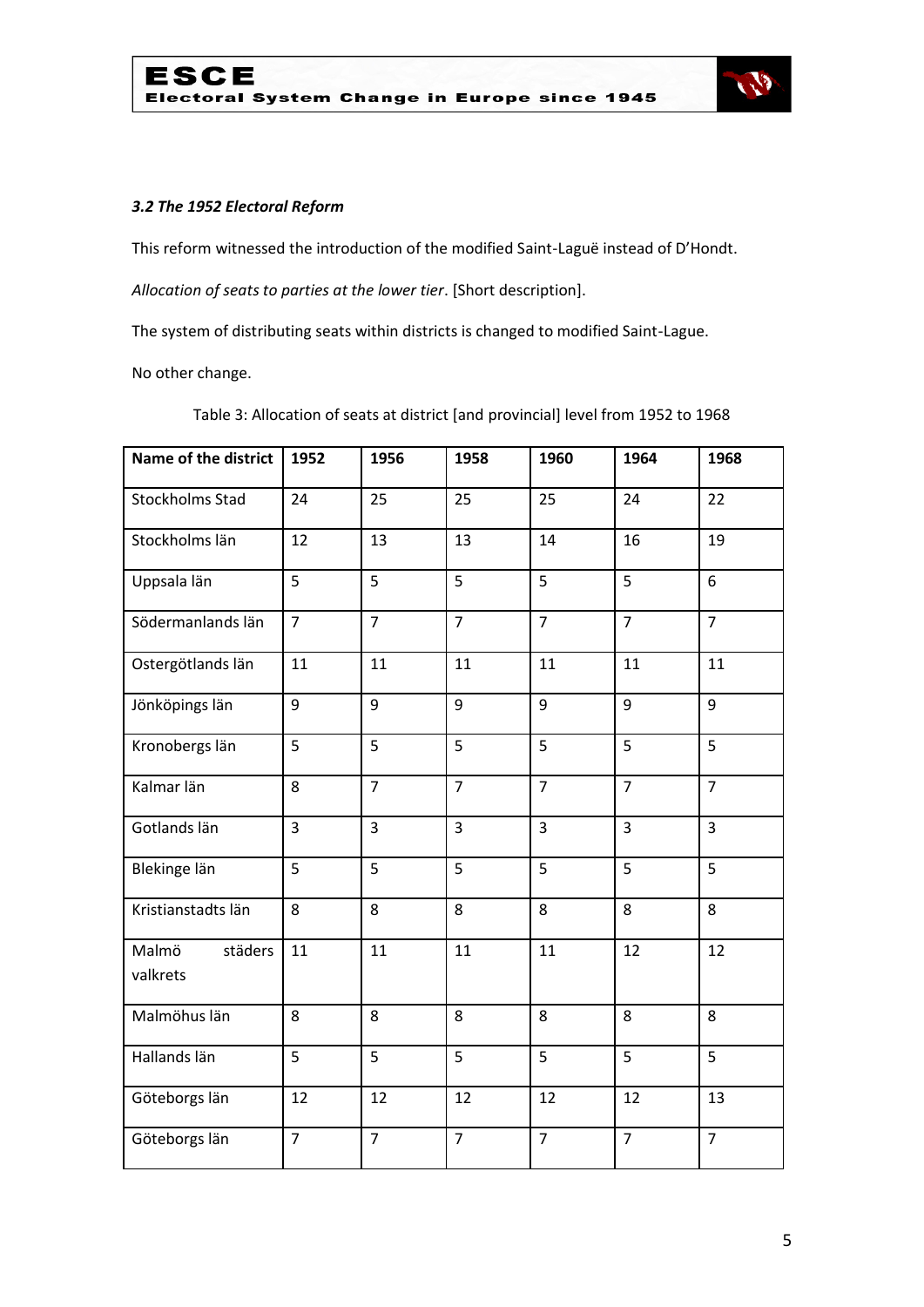

ESCE<br>Electoral System Change in Europe since 1945



| Bohusomrade                     |                |                |                |                |                |                |
|---------------------------------|----------------|----------------|----------------|----------------|----------------|----------------|
| Alvsborg läns norra<br>valkrets | 6              | 6              | 6              | 6              | 6              | 6              |
| Alvsborg läns södra<br>valkrets | 5              | 5              | 5              | 5              | 5              | 5              |
| Skaraborgs län                  | 8              | 8              | 8              | 8              | 8              | $\overline{7}$ |
| Värmsland län                   | 9              | 9              | 9              | 9              | 9              | 8              |
| Orebrö län                      | 8              | 8              | 8              | 8              | 8              | 8              |
| Västmanlands län                | $\overline{7}$ | $\overline{7}$ | $\overline{7}$ | $\overline{7}$ | $\overline{7}$ | $\overline{7}$ |
| Kopparbergs län                 | 9              | 9              | 9              | 9              | 9              | 8              |
| Gävleborgs län                  | 9              | 9              | 9              | 9              | 9              | 9              |
| Västernorrlands län             | 9              | 9              | 9              | 9              | 8              | 8              |
| Jämtlands län                   | 5              | 5              | 5              | 5              | 5              | 5              |
| Västerbottens län               | $\overline{7}$ | $\overline{7}$ | $\overline{7}$ | $\overline{7}$ | $\overline{7}$ | $\overline{7}$ |
| Norrbottens län                 | 8              | 8              | 8              | 8              | 8              | 8              |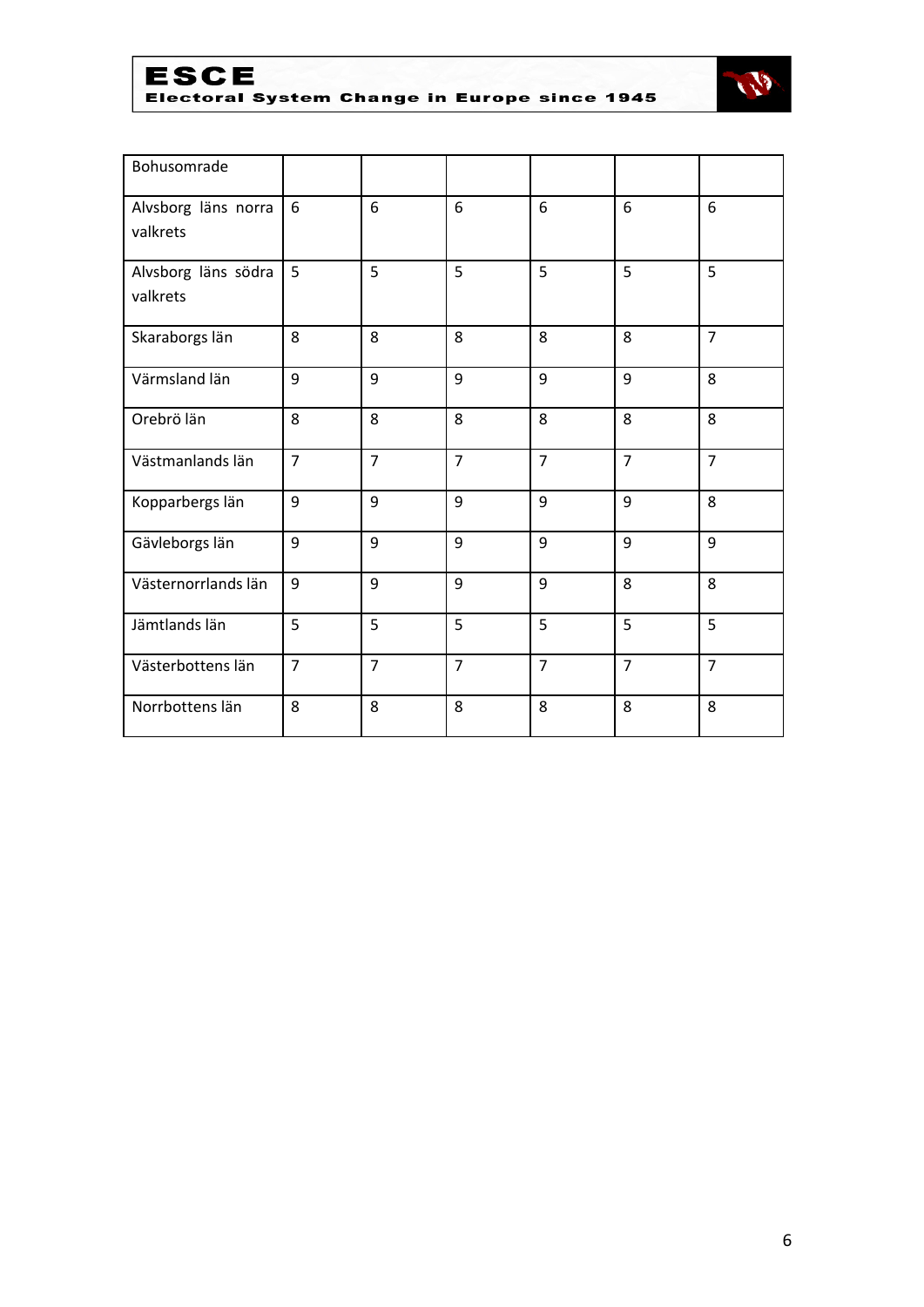

#### *3.3 The 1969 Electoral Reform.*

Sweden moved at this time from a bicameral to a unicameral legislative structure. At the same time, the size of what was the lower chamber and became the single chamber was substantially increased, to 350 seats, an upper tier of seat allocation was added, and a national vote threshold for seat allocation was established.

*Assembly size*. The assembly is expanded to 350 seats (310 district seats plus 40 national adjustment seats).

*Party threshold*. A national party threshold of four percent is introduced. Parties that cross this threshold compete for seats in all districts, and for the national adjustment seats. Additionally, parties that did not cross this bar do compete in districts where they have won at least twelve percent of the seats, but these parties never compete for the adjustment seats.

*Allocation of seats to parties at the upper tier*. First, all the district votes cast for parties that have passed the four percent threshold are counted on the national level. Then, through modified Saint-Lague, all the 350 seats are allocated to these parties. Seats which are won by parties that didn't make the 4 percent threshold, or which are distributed to parties which would be entitled to less seats than they have already won at the lower tier, are disregarded. The difference between the number of 'entitled seats' and seats already won at the district level, is subsequently granted to parties from the forty adjustment seats. Through intra-party modified Saint-Lague, these seats are then allocated to the different districts, where they are further treated as if the concerned parties would have won the seats at the lower tier.

| of<br>the<br><b>Name</b> | 1970 | 1973 |
|--------------------------|------|------|
| district                 |      |      |
| <b>Stockholms Stad</b>   | 31   | 29   |
| Stockholms län           | 24   | 27   |
| Uppsala län              | 8    | 8    |
| Södermanlands län        | 9    | 9    |
| Ostergötlands län        | 15   | 15   |
| Jönköpings län           | 12   | 11   |
| Kronobergs län           | 6    | 6    |
| Kalmar län               | 10   | 9    |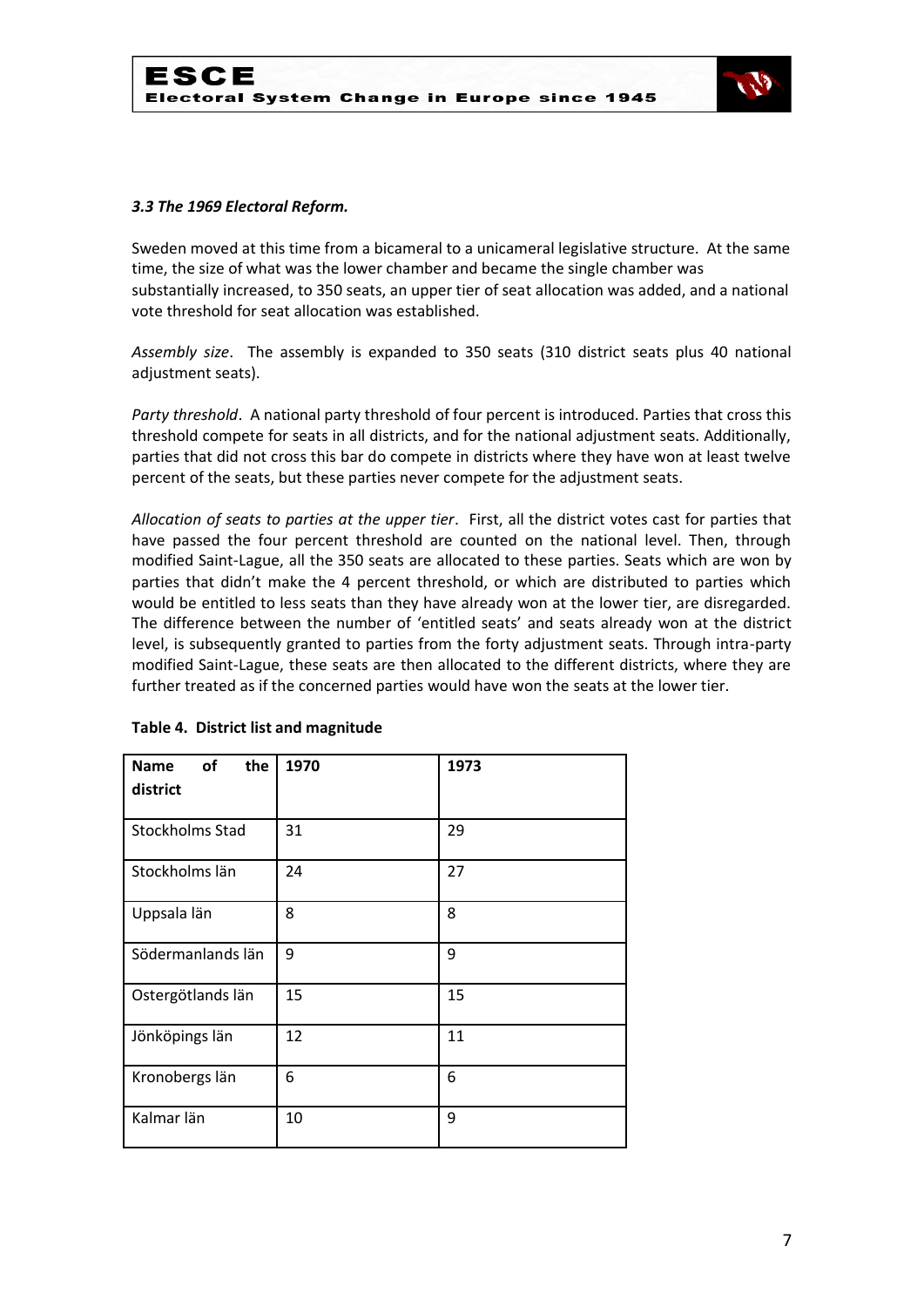ESCE<br>Electoral System Change in Europe since 1945



| Gotlands län                    | $\overline{2}$ | $\overline{2}$ |
|---------------------------------|----------------|----------------|
| Blekinge län                    | 6              | 6              |
| Kristianstadts län              | 10             | 10             |
| Malmö<br>städers<br>valkrets    | 18             | 18             |
| Malmöhus län                    | 10             | 10             |
| Hallands län                    | $\overline{7}$ | 8              |
| Göteborgs län                   | 17             | 17             |
| Göteborgs län<br>Bohusomrade    | 10             | 10             |
| Alvsborg läns norra<br>valkrets | 9              | 9              |
| Alvsborg läns södra<br>valkrets | $\overline{7}$ | $\overline{7}$ |
| Skaraborgs län                  | 10             | 10             |
| Värmsland län                   | 11             | 11             |
| Orebrö län                      | 11             | 11             |
| Västmanlands län                | 9              | 9              |
| Kopparbergs län                 | 11             | 11             |
| Gävleborgs län                  | 12             | 12             |
| Västernorrlands län             | 11             | 11             |
| Jämtlands län                   | 5              | 5              |
| Västerbottens län               | 9              | 9              |
| Norrbottens län                 | 10             | 10             |

No other change.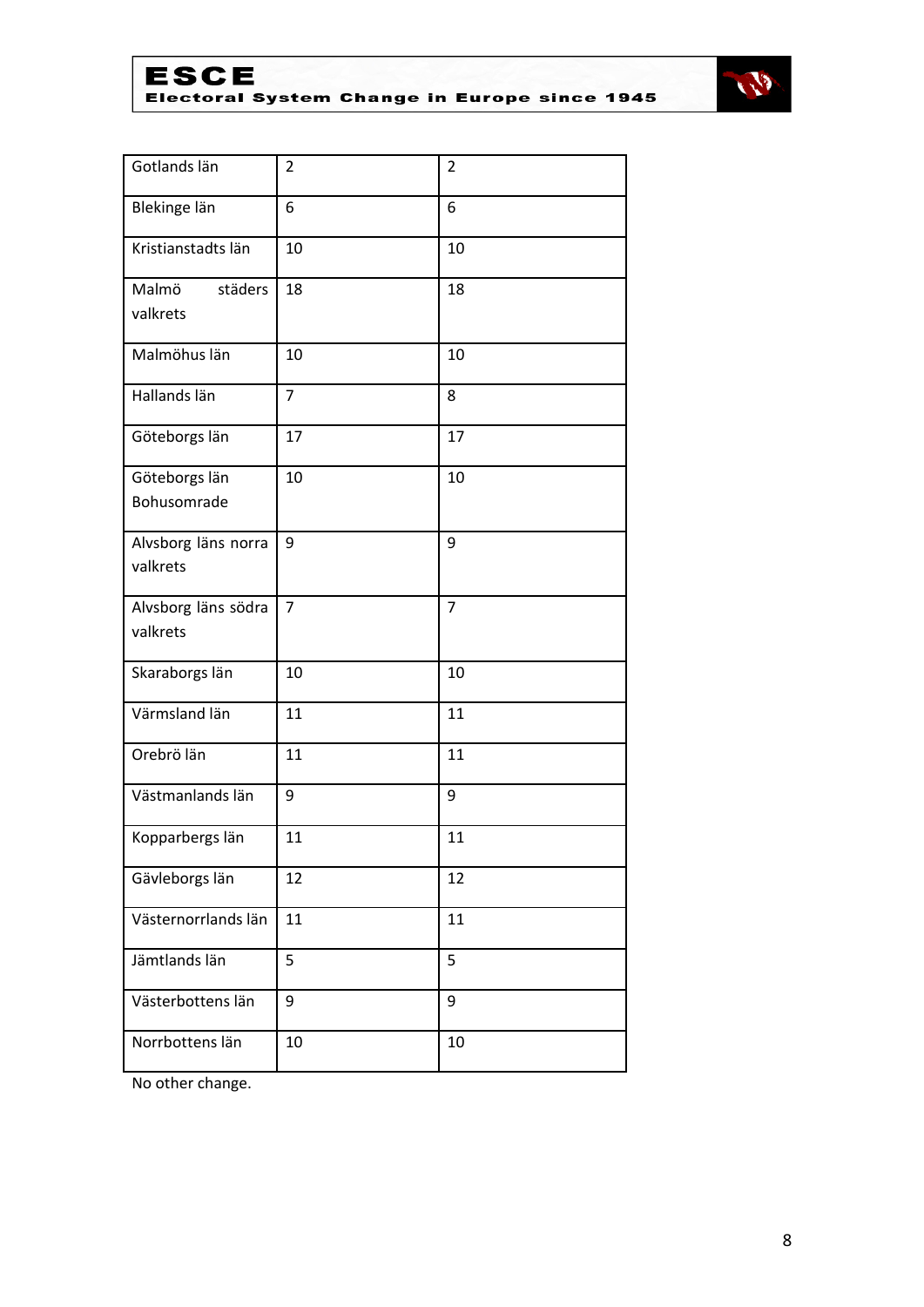

## *3.4 The 1974 Electoral Reform*

This reform reduced assembly size by one seat, so that the total number of seats would be odd and a tie between left and right would not therefore be possible.

*Assembly size*. The assembly is reduced to 349 seats (310 district seats plus 39 national adjustment seats).

No other change.

| <b>Name of the district</b>  | 1976           | 1979           | 1982           | 1985           | 1988           | 1991           |
|------------------------------|----------------|----------------|----------------|----------------|----------------|----------------|
| <b>Stockholms Stad</b>       | 27             | 26             | 26             | 25             | 25             | 25             |
| Stockholms län               | 28             | 29             | 30             | 31             | 32             | 32             |
| Uppsala län                  | 9              | 9              | 9              | 9              | 9              | 9              |
| Södermanlands län            | 9              | 9              | 9              | 9              | 9              | 9              |
| Ostergötlands län            | 15             | 15             | 15             | 15             | 15             | 15             |
| Jönköpings län               | 11             | 11             | 11             | 11             | 11             | 11             |
| Kronobergs län               | 6              | 6              | $\overline{7}$ | 6              | 6              | 6              |
| Kalmar län                   | 9              | 9              | 9              | 9              | 9              | 9              |
| Gotlands län                 | $\overline{2}$ | $\overline{2}$ | $\overline{2}$ | $\overline{2}$ | $\overline{2}$ | $\overline{2}$ |
| Blekinge län                 | 6              | 6              | 6              | 6              | 6              | 6              |
| Kristianstadts län           | 10             | 11             | 11             | 11             | 11             | 11             |
| Malmö<br>städers<br>valkrets | 18             | 17             | 17             | 17             | 17             | 17             |
| Malmöhus län                 | 10             | 11             | 11             | 11             | 11             | 11             |
| Hallands län                 | 8              | 9              | 9              | 9              | 9              | 9              |
| Göteborgs län                | 17             | 17             | 16             | 16             | 16             | 16             |
| Göteborgs län                | 10             | 10             | 10             | 11             | 11             | 11             |

Table 5: Allocation of seats at district level from 1976 to 1991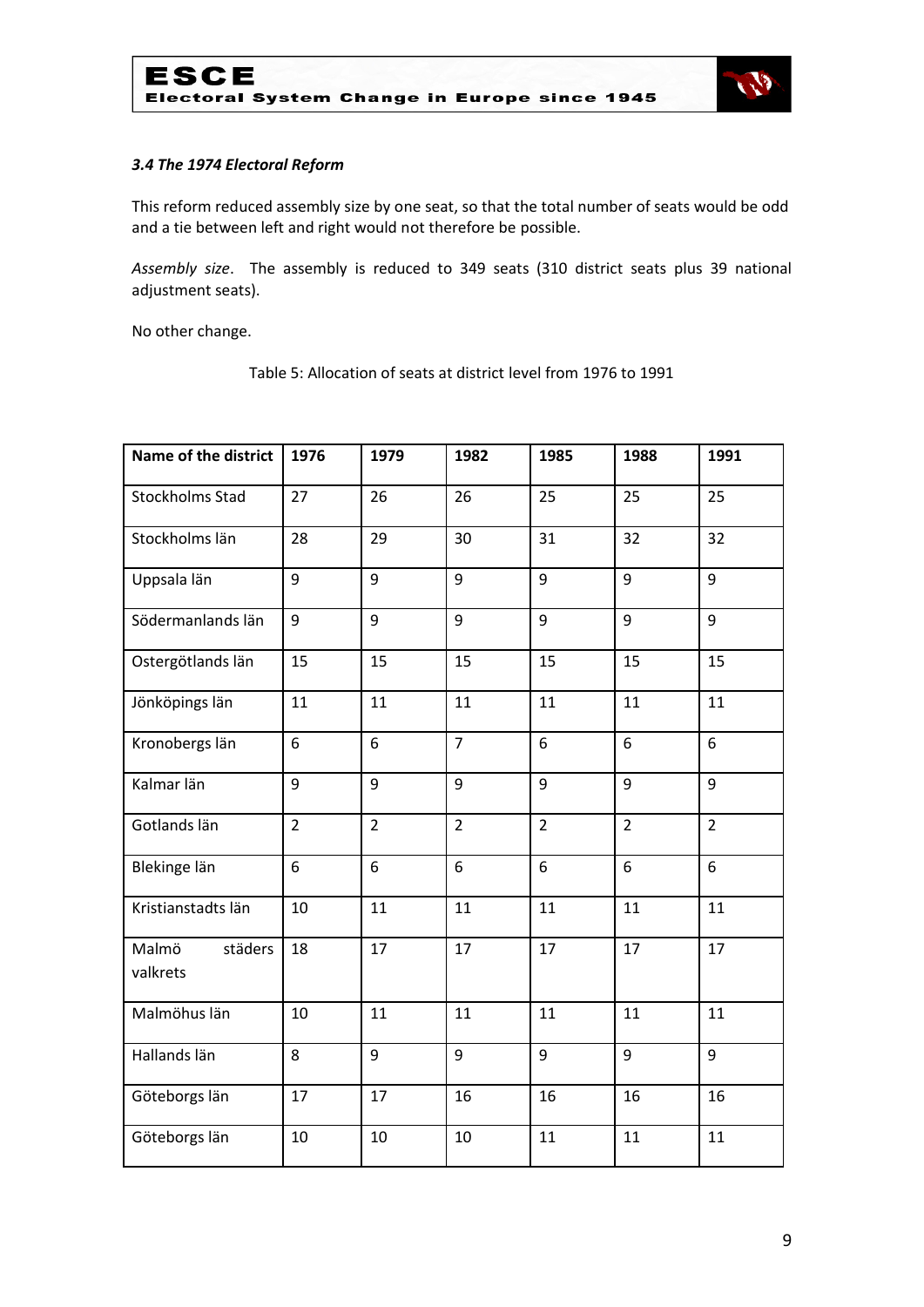

Electoral System Change in Europe since 1945



| Bohusomrade         |                |                |                |                |    |                |
|---------------------|----------------|----------------|----------------|----------------|----|----------------|
| Alvsborg läns norra | 9              | 9              | 9              | 9              | 9  | 9              |
| valkrets            |                |                |                |                |    |                |
| Alvsborg läns södra | $\overline{7}$ | $\overline{7}$ | $\overline{7}$ | $\overline{7}$ | 6  | $\overline{7}$ |
| valkrets            |                |                |                |                |    |                |
| Skaraborgs län      | 10             | 10             | 10             | 10             | 10 | 10             |
| Värmsland län       | 11             | 11             | 11             | 11             | 11 | 10             |
| Orebrö län          | 11             | 11             | 10             | 10             | 10 | 10             |
| Västmanlands län    | 9              | 9              | 9              | 9              | 9  | 9              |
| Kopparbergs län     | 11             | 11             | 11             | 11             | 11 | 11             |
| Gävleborgs län      | 12             | 11             | 11             | 11             | 11 | 11             |
| Västernorrlands län | 11             | 10             | 10             | 10             | 10 | 10             |
| Jämtlands län       | 5              | 5              | 5              | 5              | 5  | 5              |
| Västerbottens län   | 9              | 9              | 9              | 9              | 9  | 9              |
| Norrbottens län     | 10             | 10             | 10             | 10             | 10 | 10             |

## *3.5 The 1994 Electoral Reform*

The number of lower-tier districts was increased here from 28 to 29.

*Districts and district magnitude*. The number of districts is raised from 28 to 29. This lowers the average district magnitude from 12.5 to just over 12.

No other change.

Table 6: Allocation of seats at district level in 1994

| <b>Electoral district</b> |      |
|---------------------------|------|
|                           | 1994 |
| Stockholms Stad           | 25   |
| Stockholms län            | 33   |
| Uppsala län               | 10   |
| Södermanlands län         | 9    |
| Ostergötlands län         | 15   |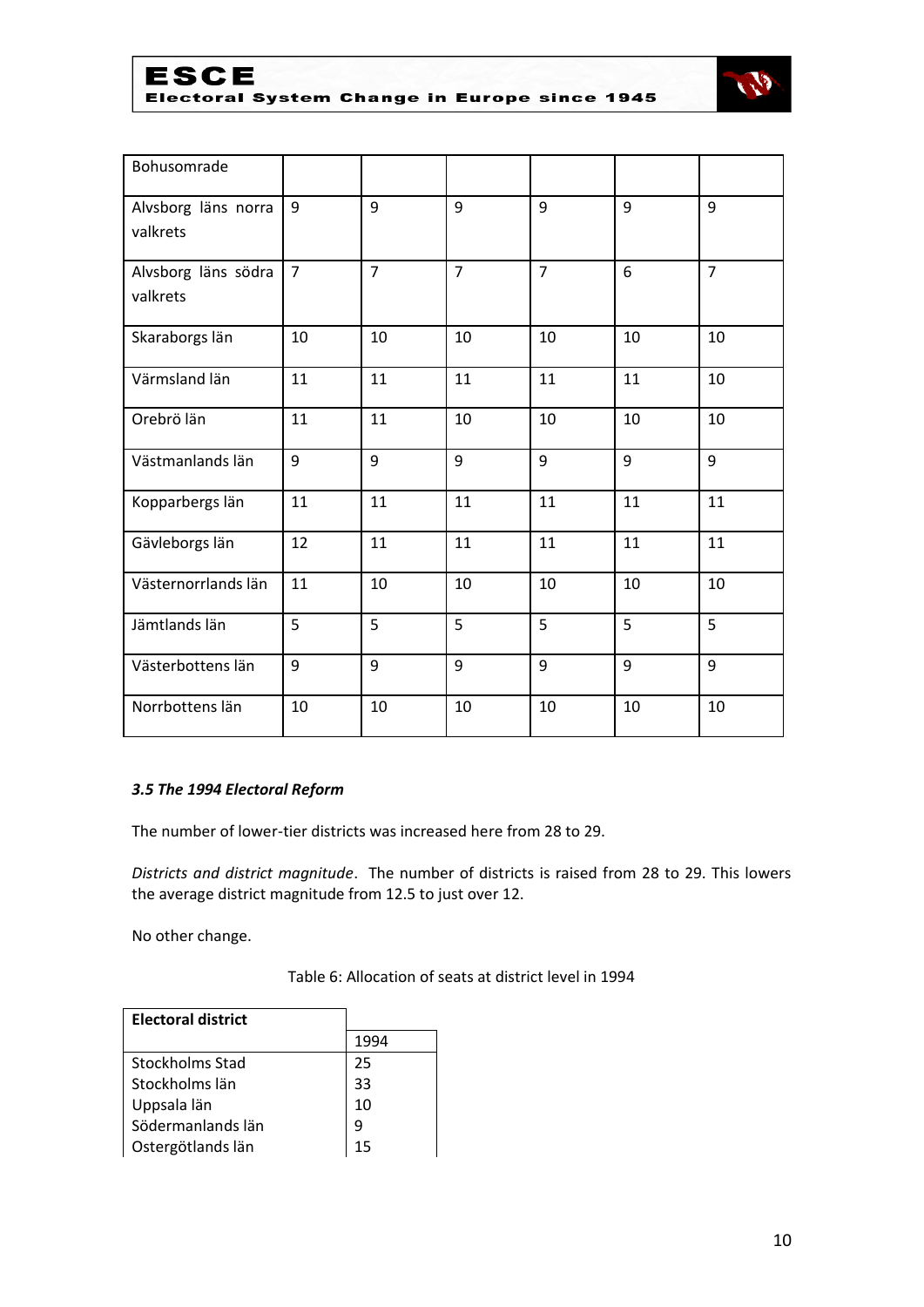

| Jönköpings län               | 11             |
|------------------------------|----------------|
| Kronobergs län               | 6              |
| Kalmar län                   | 9              |
| Gotlands län                 | $\overline{2}$ |
| Blekinge län                 | 6              |
| Kristianstadts län           | 11             |
| Malmö städers valkrets       | 8              |
| Malmöhus län nord            | 9              |
| Malmöhus län sodra           | 11             |
| Hallands län                 | 9              |
| Göteborgs län                | 15             |
| Göteborgs län Bohusomrade    | 11             |
| Alvsborg läns norra valkrets | 9              |
| Alvsborg läns södra valkrets | 6              |
| Skaraborgs län               | 10             |
| Värmsland län                | 10             |
| Orebrö län                   | 10             |
| Västmanlands län             | 9              |
| Kopparbergs län              | 11             |
| Gävleborgs län               | 11             |
| Västernorrlands län          | 10             |
| Jämtlands län                | 5              |
| Västerbottens län            | 9              |
| Norrbottens län              | 10             |

## *3.6 The 1997 Electoral Reform*

This reform increased the weight of voters' preferences in determining the order in which candidates filled their parties' seats, though it also reduced voters' capacity to express complex preferences among candidates.

*Nature of votes that can be cast*. From 1997 on, there were three types of ballots. A ballot with just a party name (to cast a party vote), a ballot with a party name and the list of candidates running for that party in the concerned constituency, and a blank ballot, on which voters can indicate a party name and (optionally) the name of one candidate they want to cast a preferential vote for.

*Allocation of seats to candidates at the lower tier*. In most of the cases, the system worked as a semi-open list system with a preferential threshold. First, the candidates would be elected in order of the number of preference votes they have received, provided that these candidates have obtained at least eight percent of the number of votes for their party in the constituency. Any seats which cannot be filled through this procedure, are filled according to the list order provided by the party. A sole exception would be the case in which a party would not have protected the candidates on their list; in this case, the list order can theoretically be further amended by a sufficient number of write-in votes.

Arter (2006: 36), Bergman (2004: 221), and Möller (1999: 270–4) all argue that this reform was introduced in response to voters' disengagement from politics. Previously, though voters had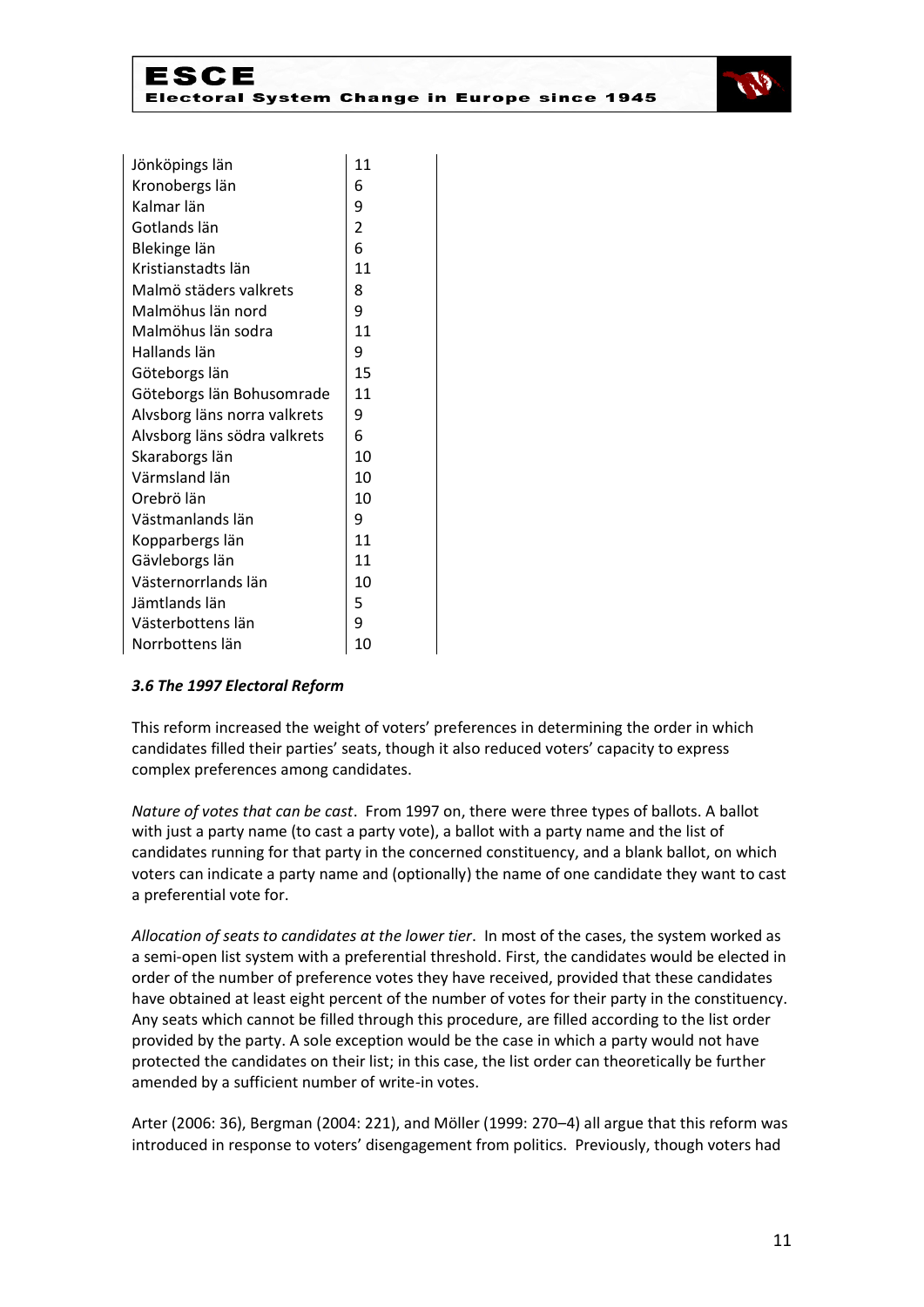

been able to strike out or add names from lists, this had never had any practical effect (Särlvik 2002: 261). Bergman (2004: 205) reports that the reform did have an effect in the first two elections in which it was used: in 1998, it led to the election of twelve MPs who would otherwise have been too far down their party's list; in 2002 this number was ten. Nevertheless, Bergman (2003: 599) also points out that the reform reduced voters' capacity to express their preferences: "while giving voters a greater role in choosing candidates from parties' lists, the new rules also give party organizations more control over ballot access in the first place".

No other changes.

| <b>Electoral district</b>   |                |                |                |                |
|-----------------------------|----------------|----------------|----------------|----------------|
|                             | 1998           | 2002           | 2006           | 2010           |
| <b>Stockholms Stad</b>      | 26             | 27             | 27             | 28             |
| Stockholms län              | 34             | 35             | 36             | 37             |
| Uppsala län                 | 10             | 10             | 11             | 11             |
| Södermanlands län           | 9              | 9              | 9              | 9              |
| Ostergötlands län           | 15             | 15             | 14             | 14             |
| Jönköpings län              | 12             | 11             | 11             | 11             |
| Kronobergs län              | 6              | 6              | 6              | 6              |
| Kalmar län                  | 9              | 8              | 8              | 8              |
| Gotlands län                | $\overline{2}$ | $\overline{2}$ | $\overline{2}$ | $\overline{2}$ |
| Blekinge län                | 6              | 5              | 5              | 5              |
| Malmö kommuns               | 9              | 9              | 9              | 9              |
| Skåne läns västra           | 11             | 11             | 11             | 12             |
| Skåne läns norra            | 10             | 10             | 10             | 10             |
| Skåne läns norra och östra  | 10             | 10             | 10             | 10             |
| Hallands län                | 10             | 10             | 10             | 10             |
| Göteborgs kommun            | 16             | 17             | 17             | 17             |
| Västra Götalands län västra | 11             | 11             | 11             | 12             |
| Västra Götalands län norra  | 9              | 9              | 9              | 9              |
| Västra Götalands län södra  | 6              | 6              | 6              | 6              |
| Västra Götalands län östra  | 9              | 9              | 9              | 9              |
| Värmsland län               | 10             | 10             | 10             | 9              |
| Orebrö län                  | 10             | 10             | 10             | 9              |
| Västmanlands län            | 9              | 9              | 8              | 8              |
| Dalarnas län                | 10             | 10             | 10             | 10             |
| Gävleborgs län              | 10             | 10             | 10             | 10             |
| Västernorrlands län         | 9              | 9              | 9              | 8              |
| Jämtlands län               | 5              | 5              | 5              | 4              |
| Västerbottens län           | 9              | 9              | 9              | 9              |
| Norrbottens län             | 9              | 9              | 9              | 9              |

## Table 7: Allocation of seats at district level in 1994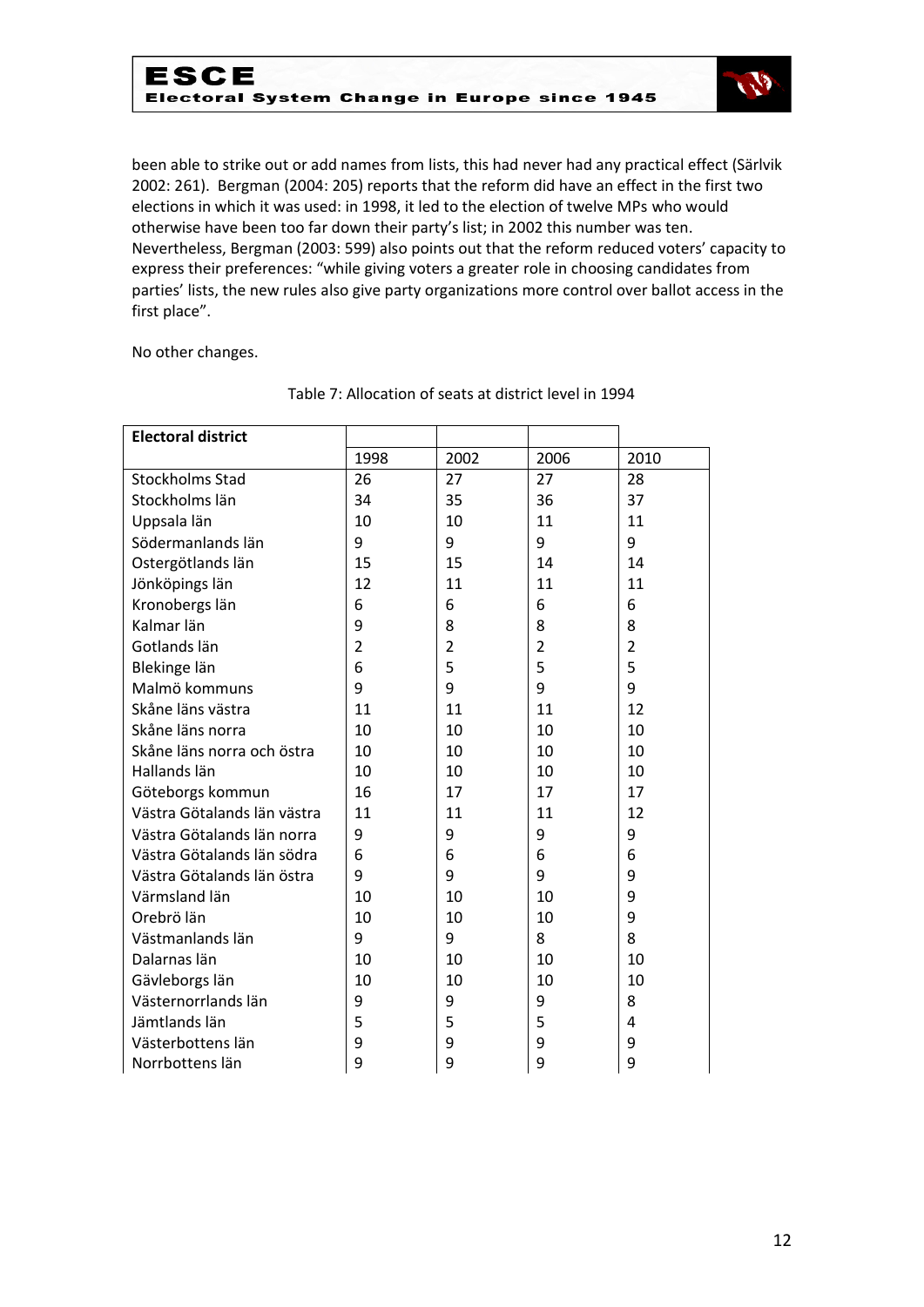

## **Appendix**

## **References**

- Arter, David (2006). *Democracy in Scandinavia: Consensual, Majoritarian or Mixed?* Manchester: Manchester University Press.
- Bergman, Torbjörn (2003). "Sweden: From Separation of Power to Parliamentary Supremacy and Back Again?", in Kaare Strøm, Wolfgang C. Müller, and Torbjörn Bergman (eds.), *Delegation and Accountability in Parliamentary Democracies*. Oxford: Oxford University Press, 594–619.
- Bergman, Torbjörn (2004). "Sweden: Democratic Reforms and Partisan Decline in an Emerging Separation-of-Powers System", *Scandinavian Political Studies*, 27:2, 203–25.
- Congleton, Roger D. (2003). *Improving Democracy through Constitutional Reform: Some Swedish Lessons*. Boston: Kluwer.
- Forsell, Harry (1971). "The Elections in Sweden in September 1970: Politics in a Multi-Level Election", *Scandinavian Political Studies*, 6 (old series): 201–11.
- Hancock, M. Donald (1972). *Sweden: The Politics of Postindustrial Change*. London: The Dryden Press.
- Immergut, Ellen M. (2002). "The Swedish Constitution and Social Democratic Power: Measuring the Mechanical Effect of a Political Institution", *Scandinavian Political Studies*, 25:3, 231–57.
- Lewin, Leif (1998). "Majoritarian and Consensus Democracy: The Swedish Experience", *Scandinavian Political Studies*, 21:3, 195–206.
- Möller, Tommy (1999). "The Swedish Election 1998: A Protest Vote and the Birth of a New Political Landscape", *Scandinavian Political Studies*, 22:3, 261–76.
- Rokkan, Stein (1970). "Electoral Systems", in Stein Rokkan, with Angus Campbell, Per Torsvik, and Henry Valen, *Citizens, Elections, Parties: Approaches to the Comparative Study of the Processes of Development*. Oslo: Universitetsforlaget, 147–68.
- Ruin, Olof (1988). "Sweden: The New Constitution (1974) and the Tradition of Consensual Politics", in Vernon Bogdanor, ed. *Constitutions in Democratic Politics*. Aldershot: Gower, 309–27.
- Rustow, Dankwart A. (1969 [1955]). *The Politics of Compromise: A Study of Parties and Cabinet Government in Sweden*. New York: Greenwood Press. First published by Princeton University Press, 1955.